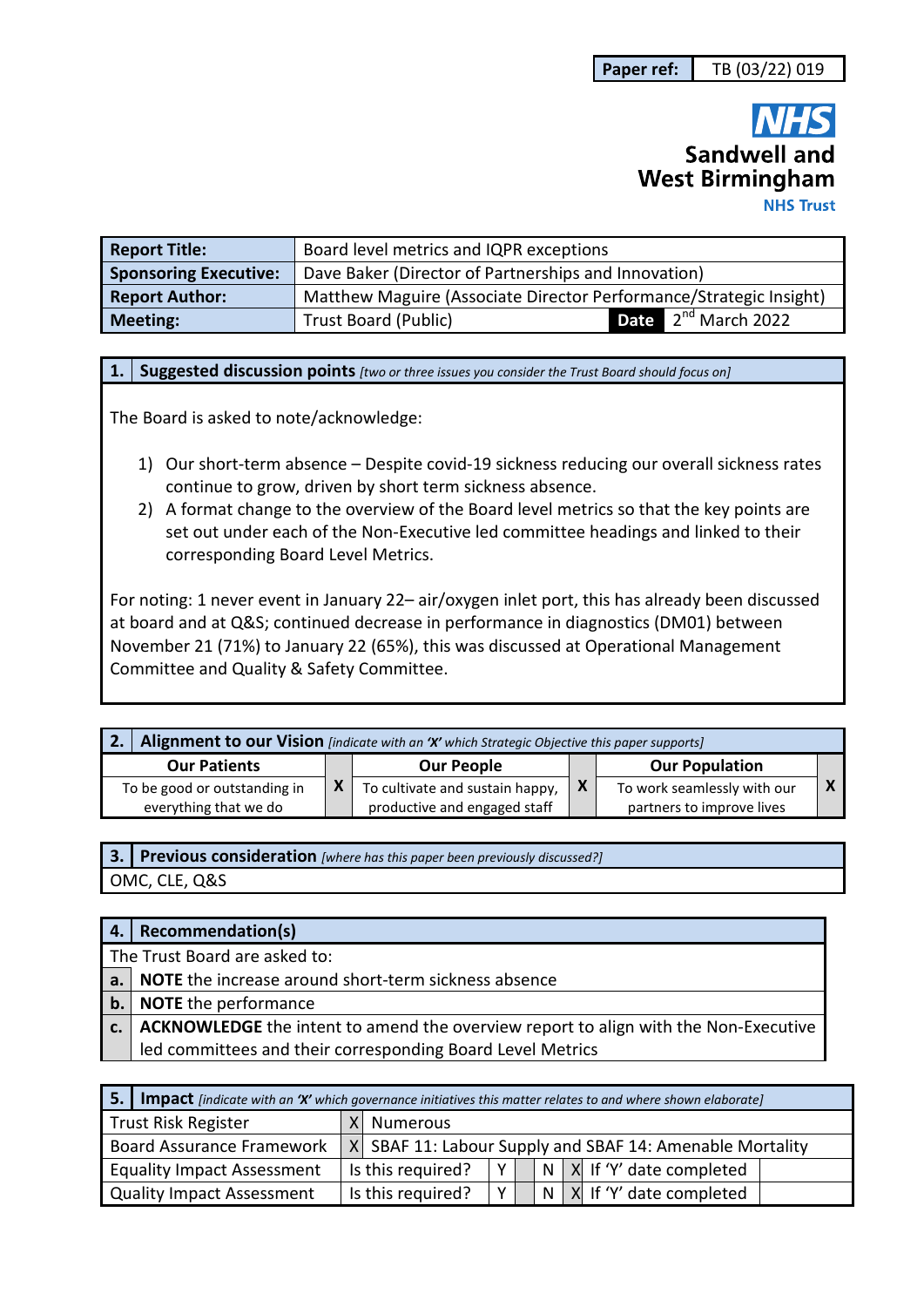## **SANDWELL AND WEST BIRMINGHAM HOSPITALS NHS TRUST**

# **Report to the Board: 2nd March 2022**

### **Board level metrics and IQPR exceptions**

#### **1 Introduction**

1.1 The Board Level Metrics were introduced in August 2021. We continue to develop those metrics that are not complete and refine those that are so that we use the best possible graphs and use the most appropriate targets.

#### **2 Developments**

- 2.1 The process/system for collecting nurse staffing levels at each ward, three times a day has been agreed and developed. A meeting is being arranged by the Diane Eltringham (Deputy Chief Nurse) to agree how this will be launched.
- 2.2 Perfect Ward data is now available and in the board level metrics with targets. The growth in volume of inspections is significant and now above target with the average score getting close to its target.
- 2.3 The Inequality Metrics are now benchmarked to our local population. We have identified any variance over 10% in red and any variance under 10% in yellow. We continue to work on this and will need to broaden the variation range to pick out a fewer number of outliers.
- 2.4 The Director of Partnerships and Innovation has an action to discuss the removal of Patient Reported Outcome Metrics (PROMS) from the Board Level Metrics at Performance Management Committee (PMC) In April.
- 2.5 A meeting has been held between Performance and Insight (P&I) and Communications to discuss how we include Pulse/National Survey data into the board level metrics to show progress over time. We are expecting now to show a time series graph next month with radar graph showing performance.
- 2.6 We have written to the following people for targets for their indicators:
	- Community Contacts from Mike Carr
	- Imaging Investigations from Martin Chadderton (Improvement)

#### **3 Board Level Metrics**

3.1 Where we have national benchmarking from Public View, we now show which quartile we are in along with a Care Quality Commission style rating.